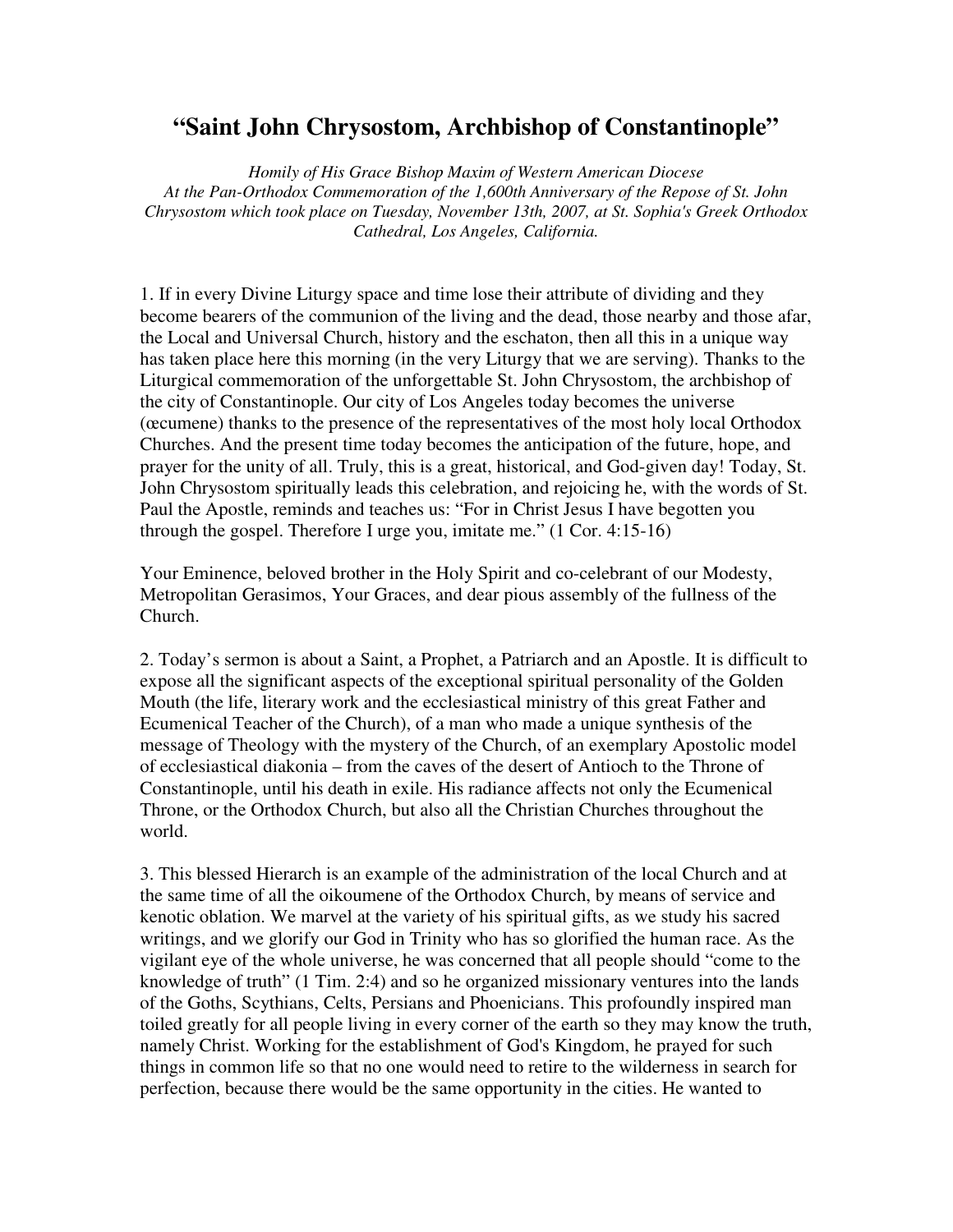reform the city itself, and for that purpose he chose for himself the way of priesthood and apostolate.

4. Chrysostom was a testimony of living faith, and for that reason his voice was so eagerly listened to, both in the East and in the West; For him, faith was a norm of life, and not just a theory. He wanted dogmas translated into experience and he was not a preacher of independent ethics, since his ethics was deeply rooted in the faith. He preached Christ, crucified and risen, the Lamb and the High Priest. The whole meaning of human life for Chrysostom was in that it was, and had to be, a life in freedom, and therefore a life of service. Christ came, as Chrysostom used to remind, precisely to heal the will of man. God always acts in such a way as not to destroy our own freedom.

5. It is well known that St John did not want to be a philosopher but an ecclesiasticus, a man who lived through (by) the Eucharistic (event). When we talk about the Eucharistic theology of St. John Chrysostom, we must do so from the perspective of pastoral ministry emphasizing the very important line of his theology, a well known Pauline Christ-centrism in which Christ has not only brought life, rather He has become our Life Himself. This living Life is a pillar which maintains cohesion between God and man. Only participation in Him can, through the grace of God which is a part of man, elevate him above nature.

Chrysostom did not believe in abstract schemes; he had a fiery faith in the creative power of Christian love. It was for that reason that he became both teacher and prophet for all ages in the Church. From the aspect of this true Life, asceticism and the holy virtues acquire new dimensions. They become an expression of freedom, love and responsibility. We talk not about fasting in terms of penalty and a condition for Holy Communion, but rather about repentance and faith as supposition of that true Life. This then gives a totally different dimension of our pastoral work which itself becomes lived (experienced) love and co-suffering with the Crucified Christ and every suffering person; it becomes separation of passions from the individual, sin from the sinner, and once identification with the Eternal Shepherd and Archpriest according to the order of Melchisedech.

6. Truly Father of the Church and Carrying the Holy Spirit, interpreter of the Word of God, Interpreter of Jesus Christ, the hypostatic Word, the Son of God. St. Chrysostom himself, in his first homily on the Gospel according to Matthew, in the beginning of his interpretation of the New Testament, says something extremely important, for the Orthodox position and consciousness and understanding and the way of living the Word of God.

"It were indeed meet for us not at all to require the aid of the written Word, but to exhibit a life so pure, that the grace of the Spirit should be instead of books to our souls, and that as these are inscribed with ink, even so should our hearts be with the Spirit. But, since we have utterly put away from us this grace, come, let us at any rate embrace the second best course. For that the former was better, God has made manifest, both by His words, and by His doings. In other words, would be much better to learn the word of God directly from the Holy Spirit."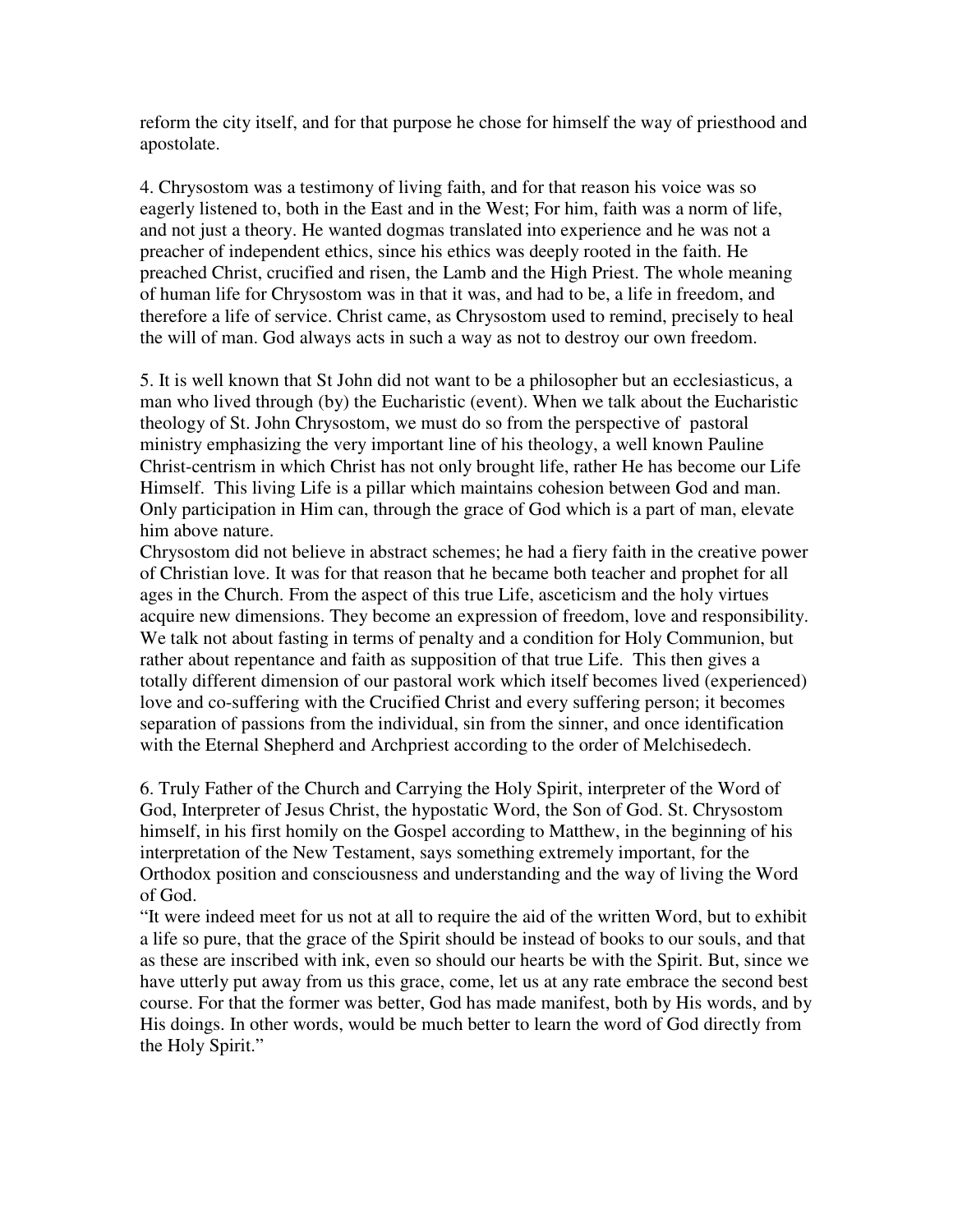7. As the Golden Mouth of the Church, he not only preached, but practiced charity, founding hospitals and orphanages, helping the poor and destitute. He wanted to recover the spirit of love in practice. He was prophet of an integral Christianity. Yet, poverty was not for Chrysostom just a virtue by itself. Poverty meant for him first of all a need and want, a suffering and pain. For this reason Christ can be found among the poor, and he comes to us in the guise of a beggar. Poverty is a blessing only when it is cheerfully accepted for Christ's sake.

However, St. John Chrysostom, who is present among us, comforting and teaching us, addresses us, as in the past, "to those scandalized ones in the middle of misfortune that has taken place". Hardships and misfortunes should not shaken our faith in God's love and the future. "I have a Teacher, he writes, that loves child more than a father and more soul-caring then a mother…God's providence is unsearchable, and his care for us is not understandable, unbreakable is his goodness and unsearchable love for mankind." As a great interpreter of the mystery of the Church, St. John comes to us today to remind us that there is nothing more dangerous for Her then divisions: "Nothing vexes God more than division of the Church." Those that live without concern and do not labor for the Church's unity, will always be reprimanded by these words of St. John. The strength of Christianity was for him in humility and toleration, not in power.

Dear brothers and sisters,

8. When in the year of our Lord 438, Proclo, a dedicated disciple of St. John and archbishop, transferred the Holy Relics of the Holy Father, the Church was deeply divided. One part of the Church that revered St. John, called "Johanians", refused to accept his successors to the episcopal throne, while the Church in Rome seized communion with the Patriarchate of Constantinople, Alexandria and Antioch, because the successor of St. John eraced his name from the Dyptich. And while communion between these patriarchates and the Church in Rome was re-established after adding Chrysostom's name to Dyptichs, the schism of Johaninians continued. As history characteristically has recorded, it stopped only when the relics of St. John were brought back to Constantinople.

If then the transfer of the relics of St. John Chrysostom had such a great and thrilling impact on the unity of the Church, then we have a right, if nothing else, to pray that his presence today contributes to the overcoming division, which in the last thousand years has anguished the Church. The road is a long one and is not easily treaded upon, but "hope does not shame us".

9. "The life of the holy Chrysostom is for us a firm foundation of our hope for the transformation of our life into an indestructible and God-like life". There is some unusual flavor of modernity in the writings of Chrysostom. His world was like ours, a world of tensions, a world of unresolved problems in all walks of life. His advice may appeal to our age no less than it did to his own. But his main advice is a call to integral Christianity, in which faith and charity, belief and practice, are organically linked in an unconditional surrender of man to God's overwhelming love, in an unconditional trust in His mercy, in an unconditional commitment to His service, through Jesus Christ, our Lord.